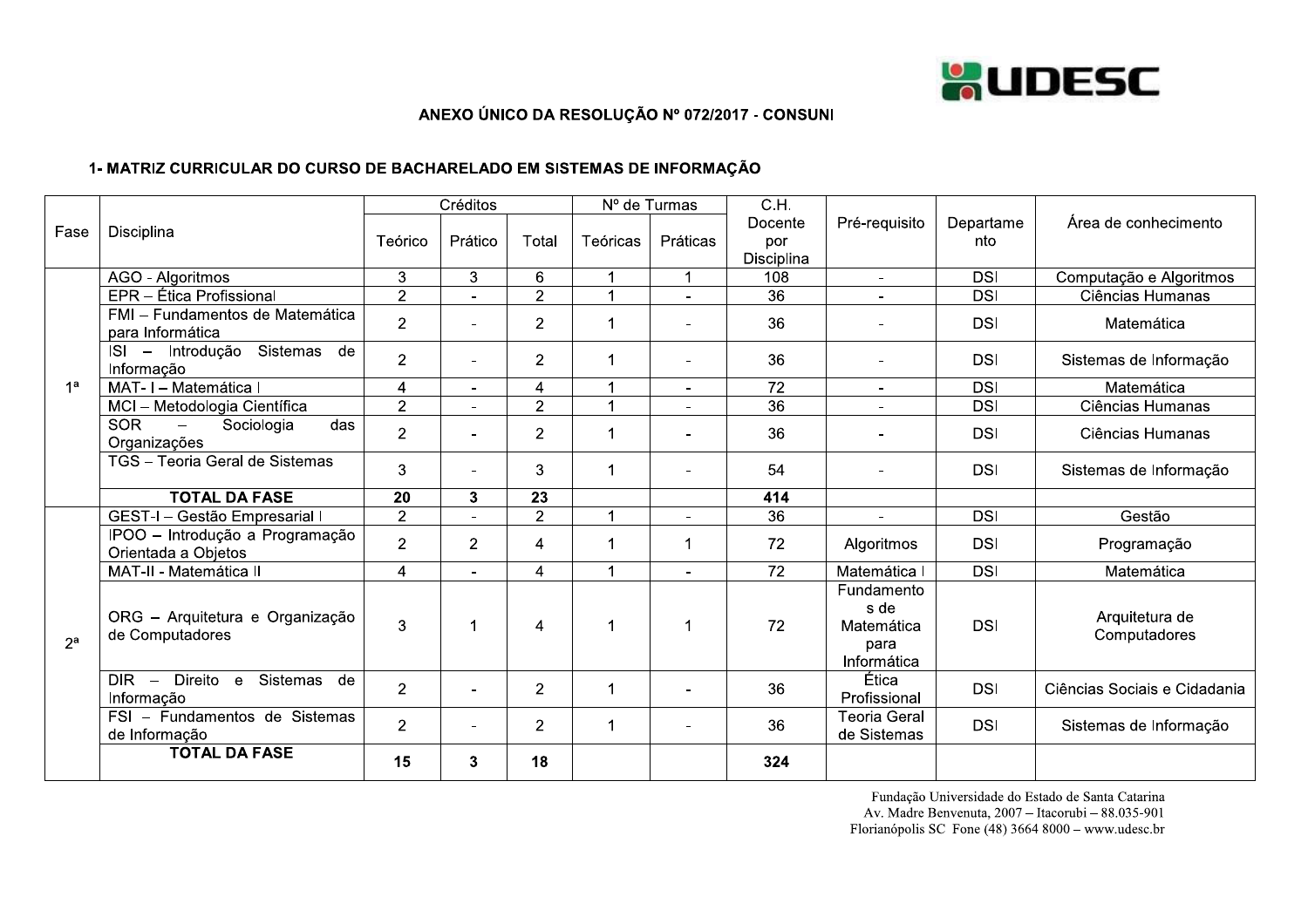

| 3 <sup>a</sup> | ALG - Álgebra Linear e Geometria<br>Analítica | $\overline{4}$ |                | 4                        | $\overline{1}$       |                              | 72              | Matemática I                                            | <b>DSI</b> | Matemática                     |
|----------------|-----------------------------------------------|----------------|----------------|--------------------------|----------------------|------------------------------|-----------------|---------------------------------------------------------|------------|--------------------------------|
|                | DAD-I - Estrutura de Dados I                  | $\overline{2}$ | 3              | 5                        | $\overline{1}$       | -1                           | 90              | Introdução a<br>Programação<br>Orientada a<br>Objetos   | <b>DSI</b> | Computação e Algoritmos        |
|                | PROG-I - Programação I                        | $\overline{2}$ | $\overline{2}$ | $\overline{4}$           | $\blacktriangleleft$ | $\overline{1}$               | 72              | Introdução a<br>Programação<br>Orientada a<br>Objetos   | <b>DSI</b> | Programação                    |
|                | SOFT-I - Engenharia de Software               | $\overline{4}$ |                | $\overline{4}$           | $\overline{1}$       | $\overline{a}$               | 72              |                                                         | <b>DSI</b> | Engenharia de Software         |
|                | SOP - Sistemas Operacionais                   | $\overline{2}$ | $\overline{2}$ | $\overline{\mathcal{A}}$ | $\overline{1}$       | $\overline{1}$               | 72              | Fundamento<br>s de<br>Matemática<br>para<br>Informática | <b>DSI</b> | Sistemas Operacionais          |
|                | <b>TOTAL DA FASE</b>                          | 14             | $\overline{7}$ | 21                       |                      |                              | 378             |                                                         |            |                                |
|                | ANA - Introdução à Análise                    | 3              | $\mathbf 1$    | $\overline{4}$           | $\mathbf 1$          | $\overline{1}$               | 72              | Engenharia<br>de Software                               | <b>DSI</b> | Engenharia de Software         |
|                | DAD-II - Estrutura de Dados II                | $\overline{2}$ | $\overline{2}$ | 4                        | $\overline{1}$       | -1                           | 72              | Estrutura de<br>Dados I                                 | <b>DSI</b> | Computação e Algoritmos        |
| $4^a$          | SOFT-II-<br>Engenharia de Software II         | $\overline{4}$ | $\overline{a}$ | 4                        | $\overline{1}$       | $\qquad \qquad \blacksquare$ | 72              | Engenharia<br>de Software                               | <b>DSI</b> | Engenharia de Software         |
|                | EST - Probabilidade e Estatística             | 3              | $\overline{a}$ | 3                        | $\overline{1}$       | $\blacksquare$               | $\overline{54}$ | Matemática I                                            | DSI        | Matemática                     |
|                | PROG-II - Programação II                      | $\overline{2}$ | $\overline{2}$ | 4                        | $\mathbf 1$          | -1                           | 72              | Programação                                             | <b>DSI</b> | Programação                    |
|                | REC-I - Redes de Computadores I               | $\mathbf{3}$   | $\mathbf{1}$   | 4                        | $\mathbf 1$          | -1                           | 72              | <b>Sistemas</b><br>Operacionais                         | <b>DSI</b> | Redes de Computadores          |
|                | <b>TOTAL DA FASE</b>                          | 17             | $6\phantom{a}$ | 23                       |                      |                              | 414             |                                                         |            |                                |
| 5 <sup>a</sup> | AUTO - Automação de Sistemas                  | $\overline{2}$ | $\overline{2}$ | 4                        | $\blacktriangleleft$ | $\overline{1}$               | 72              | Redes de<br>Computador<br>es l                          | <b>DSI</b> | Arquitetura de<br>Computadores |

Fundação Universidade do Estado de Santa Catarina Av. Madre Benvenuta, 2007 - Itacorubi - 88.035-901 Florianópolis SC Fone (48) 3664 8000 - www.udesc.br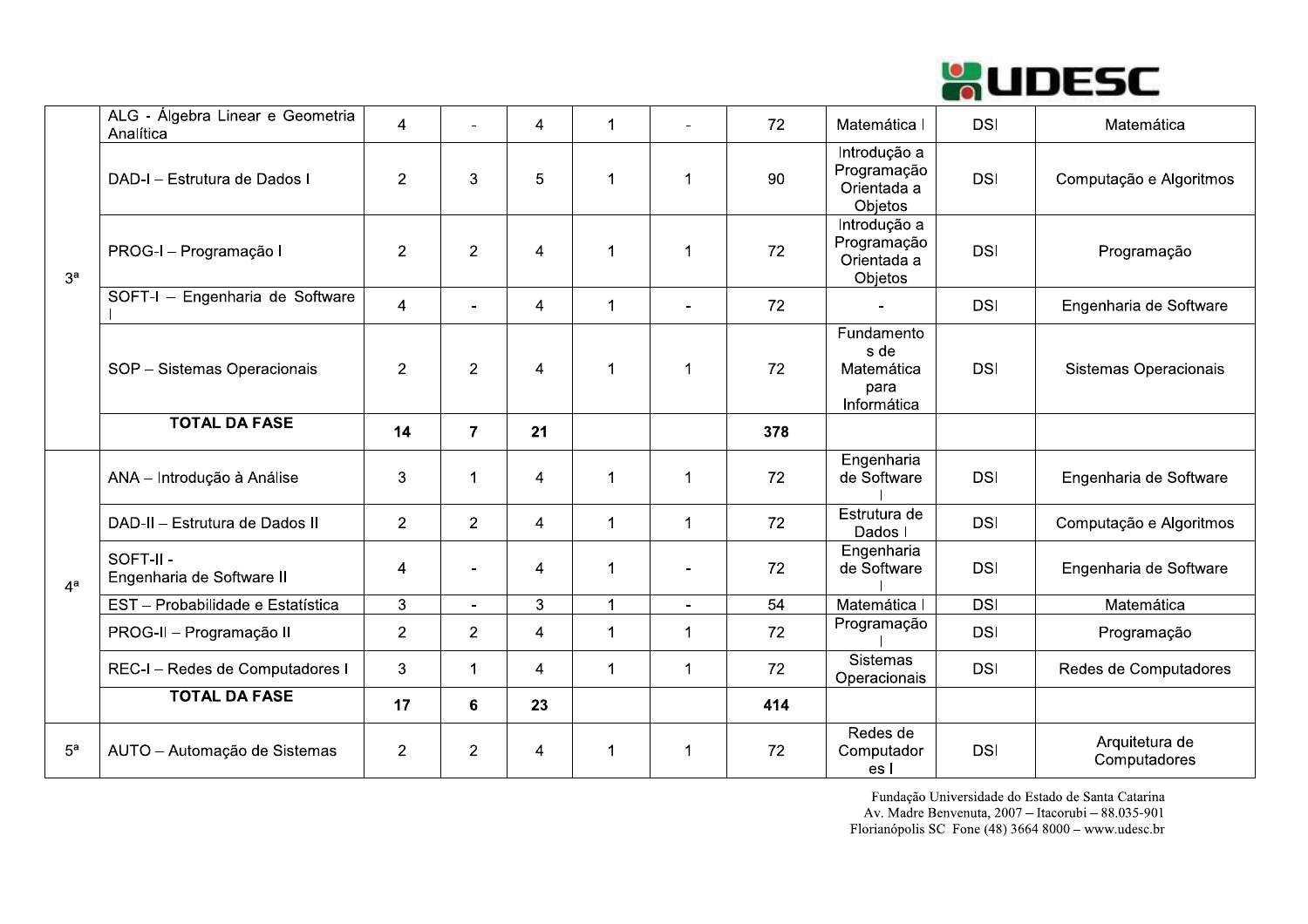

|                | BAN - Banco de Dados                                        | 3              | $\mathbf 1$          | 4              | $\mathbf 1$          | 1              | 72              | Estrutura de<br>Dados II                        | <b>DSI</b> | Banco de Dados          |
|----------------|-------------------------------------------------------------|----------------|----------------------|----------------|----------------------|----------------|-----------------|-------------------------------------------------|------------|-------------------------|
|                | GPR - Gerência de Projetos                                  | 3              | $\blacktriangleleft$ | 4              | $\blacktriangleleft$ | 1              | 72              |                                                 | <b>DSI</b> | Gestão                  |
|                | PROG-III - Programação III                                  | $\overline{2}$ | $\overline{2}$       | 4              | $\mathbf 1$          | 1              | 72              | Programação                                     | <b>DSI</b> | Programação             |
|                | REC-II - Redes de Computadores<br>$\mathbf{H}$              | 3              |                      | 4              | 1                    | 1              | 72              | Redes de<br>Computador<br>es l                  | <b>DSI</b> | Redes de Computadores   |
|                | <b>TOTAL DA FASE</b>                                        | 13             | $\overline{7}$       | 20             |                      |                | 360             |                                                 |            |                         |
|                | GAM - Gestão Ambiental                                      | $\overline{2}$ | $\blacksquare$       | $\overline{2}$ | $\mathbf{1}$         | $\blacksquare$ | $\overline{36}$ | $\sim$                                          | <b>DSI</b> | Gestão                  |
| 6 <sup>a</sup> | GES-II - Gestão Empresarial II                              | 3              | $\blacksquare$       | 3              | 1                    |                | 54              | Gestão<br>Empresarial                           | <b>DSI</b> | Gestão                  |
|                | GSI - Gestão da Segurança da<br>Informação                  | 3              | 1                    | 4              | 1                    | 1              | 72              | Redes de<br>Computador<br>es l                  | <b>DSI</b> | Sistemas de Informação  |
|                | IA - Inteligência Artificial                                | 3              | $\mathbf 1$          | 4              | $\mathbf 1$          | $\mathbf 1$    | 72              | Estrutura de<br>Dados I                         | <b>DSI</b> | Inteligência Artificial |
|                | LOG - Logística                                             | $\overline{2}$ |                      | $\overline{2}$ | $\mathbf{1}$         |                | $\overline{36}$ |                                                 | DSI        | Gestão                  |
|                | PES - Pesquisa Operacional                                  | $\overline{2}$ | $\mathbf{1}$         | $\overline{3}$ | 1                    | 1              | 54              | Matemática I                                    | <b>DSI</b> | Matemática              |
|                | WEB-I<br>- Desenvolvimento<br>de<br>Aplicações para a Web I | 3              | $\blacktriangleleft$ | $\overline{4}$ | $\mathbf 1$          | 1              | 72              | Programação<br>Ш                                | <b>DSI</b> | Sistemas de Informação  |
|                | <b>TOTAL DA FASE</b>                                        | 18             | 4                    | 22             |                      |                | 396             |                                                 |            |                         |
| 7 <sup>a</sup> | ERP - Sistemas Integrados de<br>Gestão                      | $\mathbf 1$    | $\mathbf 1$          | $\overline{2}$ | $\mathbf 1$          | 1              | 36              | Gestão<br>Empresarial<br>$\mathbf{H}$           | <b>DSI</b> | Gestão                  |
|                | GEC - Gestão do Conhecimento                                | $\overline{2}$ |                      | $\overline{2}$ | $\mathbf 1$          |                | 36              | Fundamento<br>s de<br>Sistemas de<br>Informação | <b>DSI</b> | Gestão                  |
|                | GRC - Gerencia de Redes de<br>Computadores                  | $\mathbf{1}$   | -1                   | $\overline{2}$ | $\mathbf 1$          | 1              | 36              | Redes de<br>Computador<br>es II                 | <b>DSI</b> | Redes de Computadores   |
|                | Sistemas de Apoio à<br>$SAD -$<br>Decisão                   | 3              | ۰                    | 3              | 1                    |                | 54              | Fundamento<br>s de<br>Sistemas de               | <b>DSI</b> | Gestão                  |

Fundação Universidade do Estado de Santa Catarina Av. Madre Benvenuta, 2007 - Itacorubi - 88.035-901 Florianópolis SC Fone (48) 3664 8000 - www.udesc.br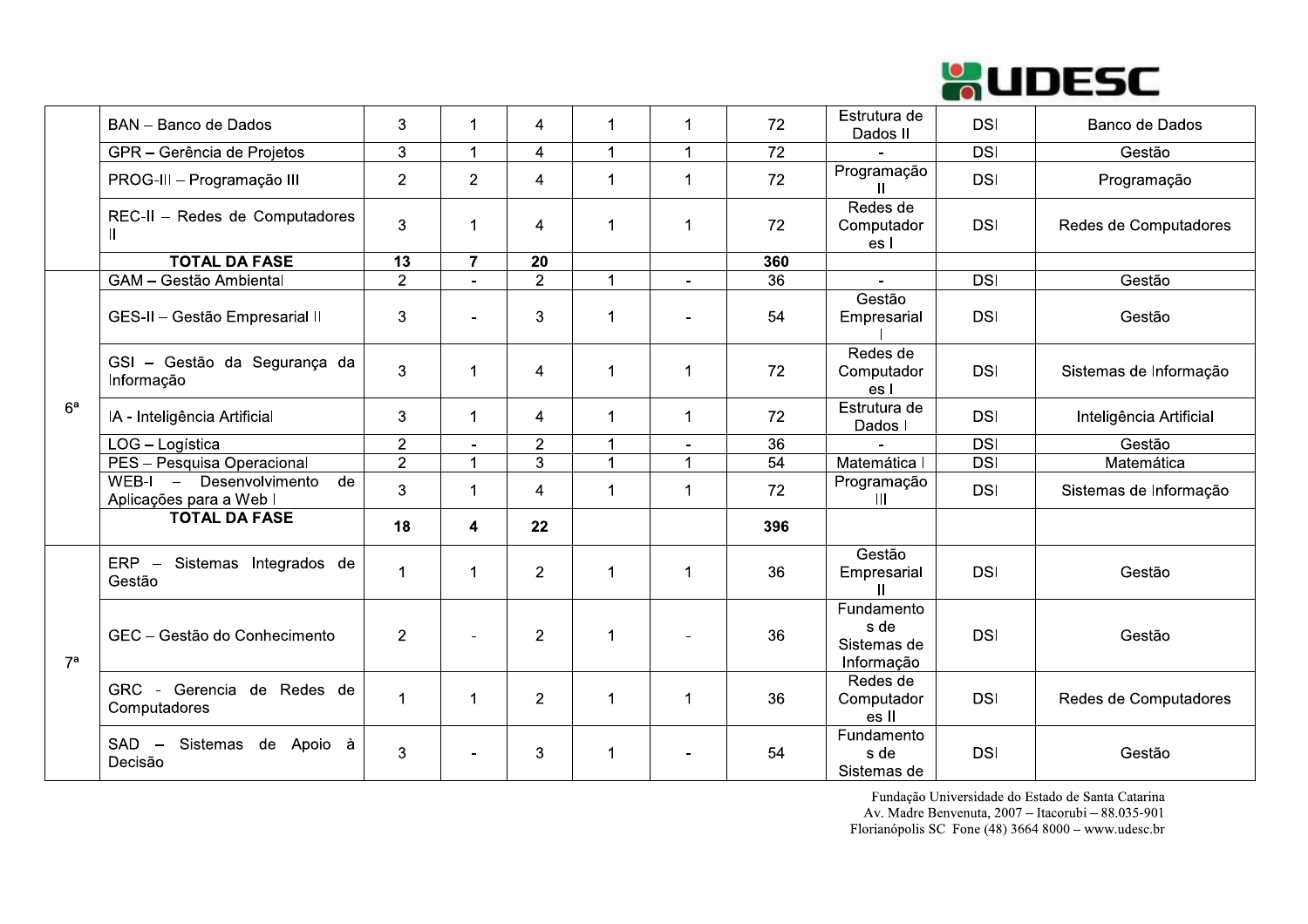

|                |                                                                                   |                 |                |                |                      |                |      | Informação                                           |            |                                   |
|----------------|-----------------------------------------------------------------------------------|-----------------|----------------|----------------|----------------------|----------------|------|------------------------------------------------------|------------|-----------------------------------|
|                | SIG - Sistemas de Informações<br>Geográficas                                      | $\overline{2}$  | 1              | 3              | $\blacktriangleleft$ |                | 54   | Fundamento<br>s de<br>Sistemas de<br>Informação      | <b>DSI</b> | Sistemas de Informação            |
|                | TCC-I - Trabalho de Conclusão de<br>Curso I                                       | $\overline{2}$  |                | $\overline{2}$ | $\mathbf 1$          | $\blacksquare$ | 36   | $(*)$                                                | <b>DSI</b> | Trabalho de Conclusão de<br>Curso |
|                | TER-Tópicos Especiais em Redes<br>de Computadores                                 | $\overline{2}$  | 2              | $\overline{4}$ | $\mathbf 1$          |                | 72   | Redes de<br>Computador<br>es II                      | <b>DSI</b> | Redes de Computadores             |
|                | TES-I - Tópicos Especiais I                                                       | 2               | $\overline{2}$ | $\overline{4}$ | $\blacktriangleleft$ | $\overline{A}$ | 72   | $(***)$                                              | <b>DSI</b> | Sistemas de Informação            |
|                | WEB-II - Desenvolvimento<br>de<br>Aplicações para a Web II                        |                 | 1              | $\overline{2}$ | 1                    |                | 36   | Desenvolvim<br>ento de<br>Aplicações<br>para a Web I | <b>DSI</b> | Sistemas de Informação            |
|                | <b>TOTAL DA FASE</b>                                                              | $\overline{16}$ | 8              | 24             |                      |                | 432  |                                                      |            |                                   |
|                | <b>ETG</b><br>Estágio<br>Curricular<br>$\overline{\phantom{m}}$<br>Supervisionado | 24              | $\overline{a}$ | 24             | $\blacktriangleleft$ | $\blacksquare$ | 432  | $(***)$                                              | <b>DSI</b> | Estágio Curricular                |
|                | Relações Interpessoais                                                            | 3               | $\sim$         | 3              | $\mathbf 1$          | $\blacksquare$ | 54   | Ética<br>Profissional                                | <b>DSI</b> | Ciências Humanas                  |
| 8 <sup>a</sup> | TCC-II - Trabalho de Conclusão de<br>Curso II                                     | $\overline{2}$  |                | $\overline{2}$ | $\mathbf 1$          | $\overline{a}$ | 36   | Trabalho de<br>Conclusão<br>de Curso I               | <b>DSI</b> | Trabalho de Conclusão de<br>Curso |
|                | TES-II - Tópicos Especiais II                                                     | $\overline{2}$  | $\overline{2}$ | $\overline{4}$ | $\mathbf 1$          |                | 72   | Tópicos<br>Especiais I                               | <b>DSI</b> | Sistemas de Informação            |
|                | <b>TOTAL DA FASE</b>                                                              | $\overline{31}$ | 2 <sup>1</sup> | 33             |                      |                | 594  |                                                      |            |                                   |
|                | <b>TOTAL GERAL</b>                                                                | 144             | 40             | 184            | 50                   | 26             | 3312 |                                                      |            |                                   |

CH = carga horária semanal

\* Para matricular-se em Trabalho de Conclusão de Curso I o acadêmico deverá ter integralizado, pelo menos, 130 créditos dos 200 previstos no curso (incluindo Atividades Complementares).

> Fundação Universidade do Estado de Santa Catarina Av. Madre Benvenuta, 2007 - Itacorubi - 88.035-901 Florianópolis SC Fone  $(48)$  3664 8000 – www.udesc.br